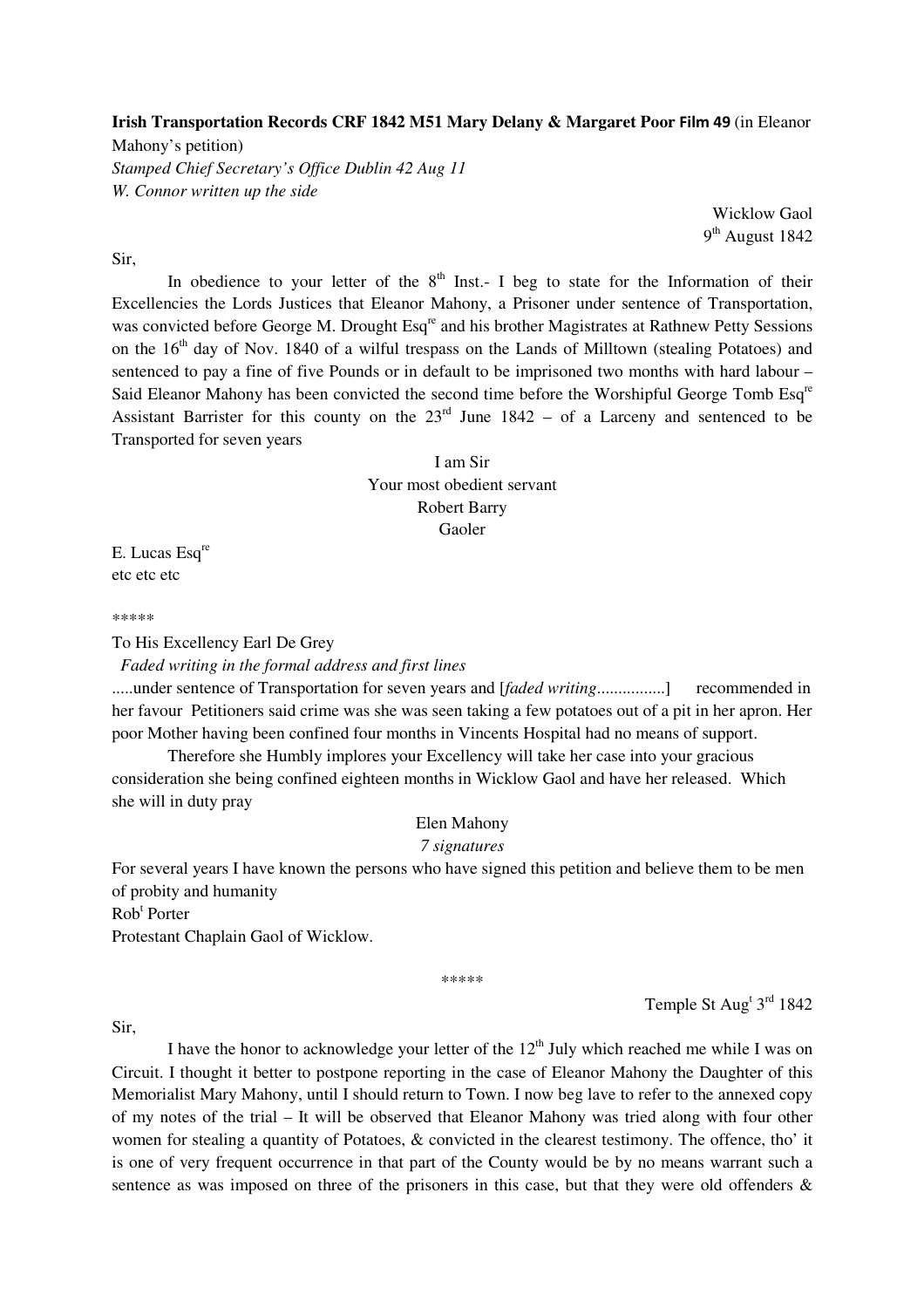women of the very worst character. Mary Delany had been previously convicted five times of larceny, Eleanor Mahony & Margaret Poor had each before twice convicted of larceny. Five magistrates who were on the bench with me  $\&$  who all knew the bad character of the Prisoners, were unanimous in opinion that the imprisonment of these three would be of no use, and that they ought to be transported, & they were sentenced accordingly.

 On reconsideration of the case, I think the sentence as quite right, and I have to request you will have the soundness to state to their Excellencies the Lords Justices that it is my opinion there are no circumstances in the case which would render Eleanor Mahony a fit object of mercy OI have the honor to be Sir

> Your very obd<sup>t</sup> Serv<sup>t</sup> Geo. Tomb Assistant Barrister Co. Wicklow

E. Lucas Esq<sup>re</sup> etc etc etc Dublin Castle

Wicklow Quarter Sessions June 24<sup>th</sup> 1842

The Queen ag. Anne Lawler Mary Delany Mary Fitzsimons Eleanor Mahony Mary Poer - Indicted for stealing 30 stone of Potatoes goods of Robt Hall Truell

1<sup>st</sup> Witness Wm Tallan – I live at Clonmannan in this Co in Mr Robert hall Truell's employment. On the 19<sup>th</sup> April last his potato pit was opened, and a quantity of Potatoes taken out – I saw the morning after. It appeared broken open  $\&$  a great quantity of potatoes taken away – The same day I saw six bags of Potatoes with the Serg<sup>t</sup> of Police which he had taken from the women in the Dock – cup potatoes of a very large size – so were the potatoes in Mt Truell's pit.

Xamined by Mr Halpin for the Pris<sup>ns</sup> – The were no other potatoes of a large a size in the County –  $2<sup>nd</sup> Witness, Rob<sup>t</sup> Gardner, Constable of Police. I was at Rathnew on duty on the night of the  $19<sup>th</sup>$$ April & morning of the  $20<sup>th</sup>$ . – I saw the 5 women in the Dock & the boy Ward at Claremont coming along the road in the direction of Rathnew – It was daylight – They had 6 bags of potatoes, a bag each, - This might be 3 o'clock in the morning. When they saw me, they threw down the bags, and endeavoured to escape – Ward made his escape  $\&$  the other Constable  $\&$  I arrested the five women – we brought them to Clarks House and e put them into his kitchen – I then went after Ward, & rested him in his mother's house at Rathnew – brought him to Clarks – then brought the whole of them  $\&$ the potatoes to Rosanna. Mr Phillips the Magistrate came. I compared the potatoes in Mr Truell's pit with that found in the bags – They agreed exactly – I observed the tracks of bare feet around the pit – The prisoners were all barefooted.

Xamined – but nothing elicited

3<sup>rd</sup> Witness, John Ward (an approver); I remember the night I met the Sergeant. The five prisoners were along with me. (Identifies them) we had been at Mr Truell's pit, taking some potatoes, a bag each – we had left home between 10  $\&$  11 o'clock. We all went to the pit. I filled a bag. We met on the Green of Rathnew. The potatoes, the Sergeant found in the bags were Mr Truell's.

 To the Court. I am going on 16 years of age. I live with my mother at Rathnew. Mary Delany lives in the house with me.

The prisoners made no defence

#### Verdict Guilty

The Court unanimously sentenced 3 of the Prisoners to 7 years transportation as old offenders; & women of very bad character. - Mary Delany Eleanor Mahony Mary Poer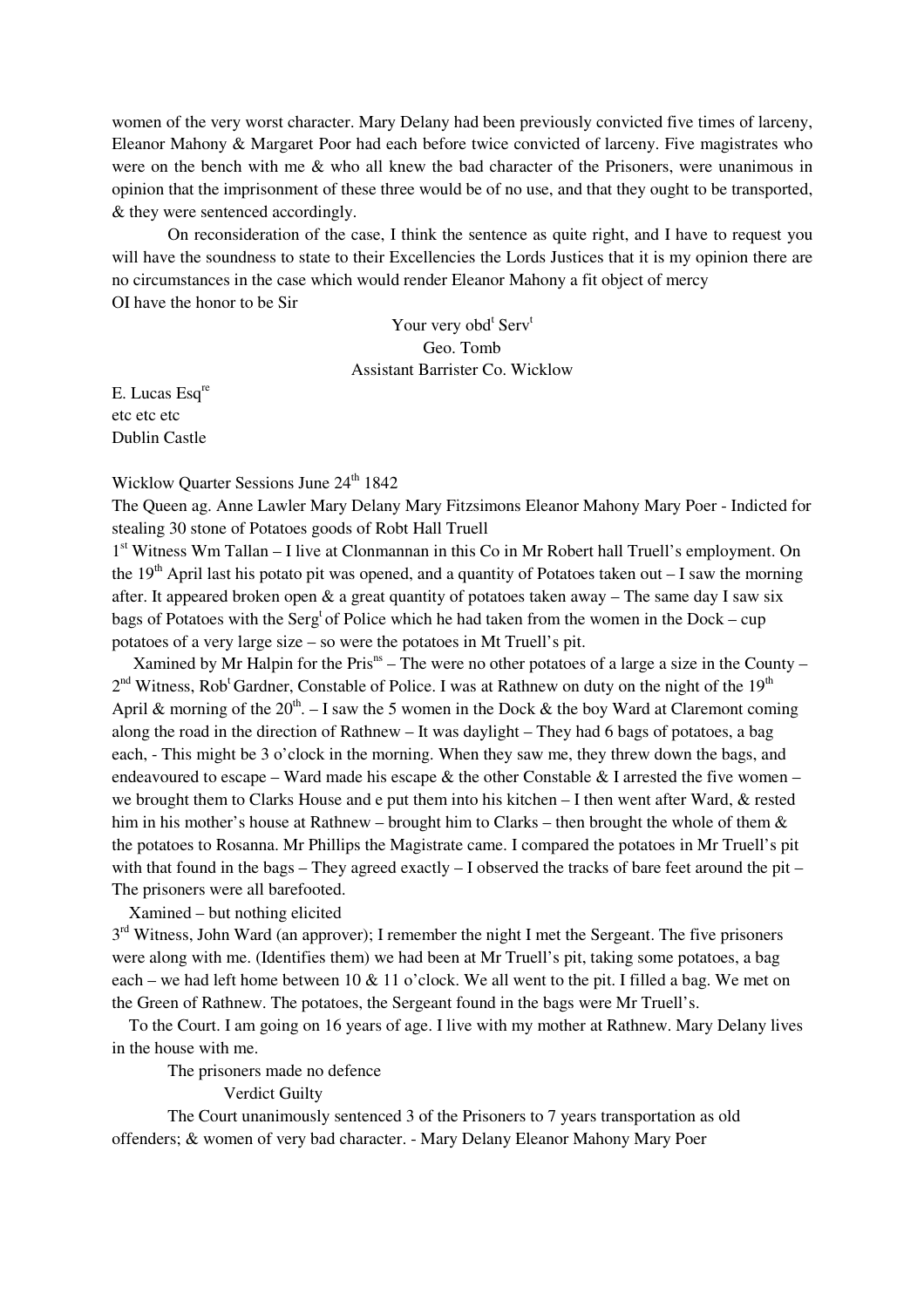Anne Lawlor & Mary Fitzsimons to 3 cal. mos imprisonment never having been before convicted.

#### \*\*\*\*\*\*

*A short letter from Dublin Castle re the petition for Eleanor Mahony – too faded to read. \*\*\*\*\** 

To His Excellency Tho<sup>s</sup> Phillip Earl De Grey Lord Lieutenant General and General Governor of Ireland

The Humble Petition of Mary Malony of Rathnew in County Wicklow

Humbly and Respectfully Sheweth

 That your memorialist's daughter is at present confined in the gaol of Wicklow under sentence of transportation for stealing a small quantity of Potatoes.

 That your memorialist was confined in St Vincent's Hospital Dublin for a long time with severe fit of illness and that she left her unfortunate daughter Ellen Mahony at home totally unprovided for.

 That your memorialist begs to state that it was from severe want and starvation that her daughter was compelled to take the Potatoes. She always bearing a good character heretofore.

 That your memorialist begs to call your attention to the annexed certificate in the hopes your Excellency will take her case into your ever kind consideration and mitigate the punishment.

 And memorialist as in duty bound will ever pray Mary Mahony 32 Chancery Lane Dublin *9 signatures* 

I have no knowledge of memorialist Mary Mahony but in my official visits to Wicklow gaol I have seen her daughter, and have been led to make enquiries respecting her character, and have been assured by some of her neighbours that she had not been charged with dishonesty until the charge on which she has been convicted was brought against her. I know the persons who have signed the memorial to be respectable.

W C. Porter Protestant Chaplain Gaol of Wicklow.

Mr Ported has not explained his statement but it appears that Eleanor Mahony had been convicted only once before this [ ] Commute her sentence to two years imprisonment

*Initials*  i. order prep<sup>d</sup>  $16^{\text{th}}$ Another memorial annexed 28<sup>th</sup> Oct. *initials* 

M 57 1842 Eleanor Mahony & others Stealing Potatoes 7 yrs tn  $-3$  mos Imp<sup>t</sup> 5 Augt 1842